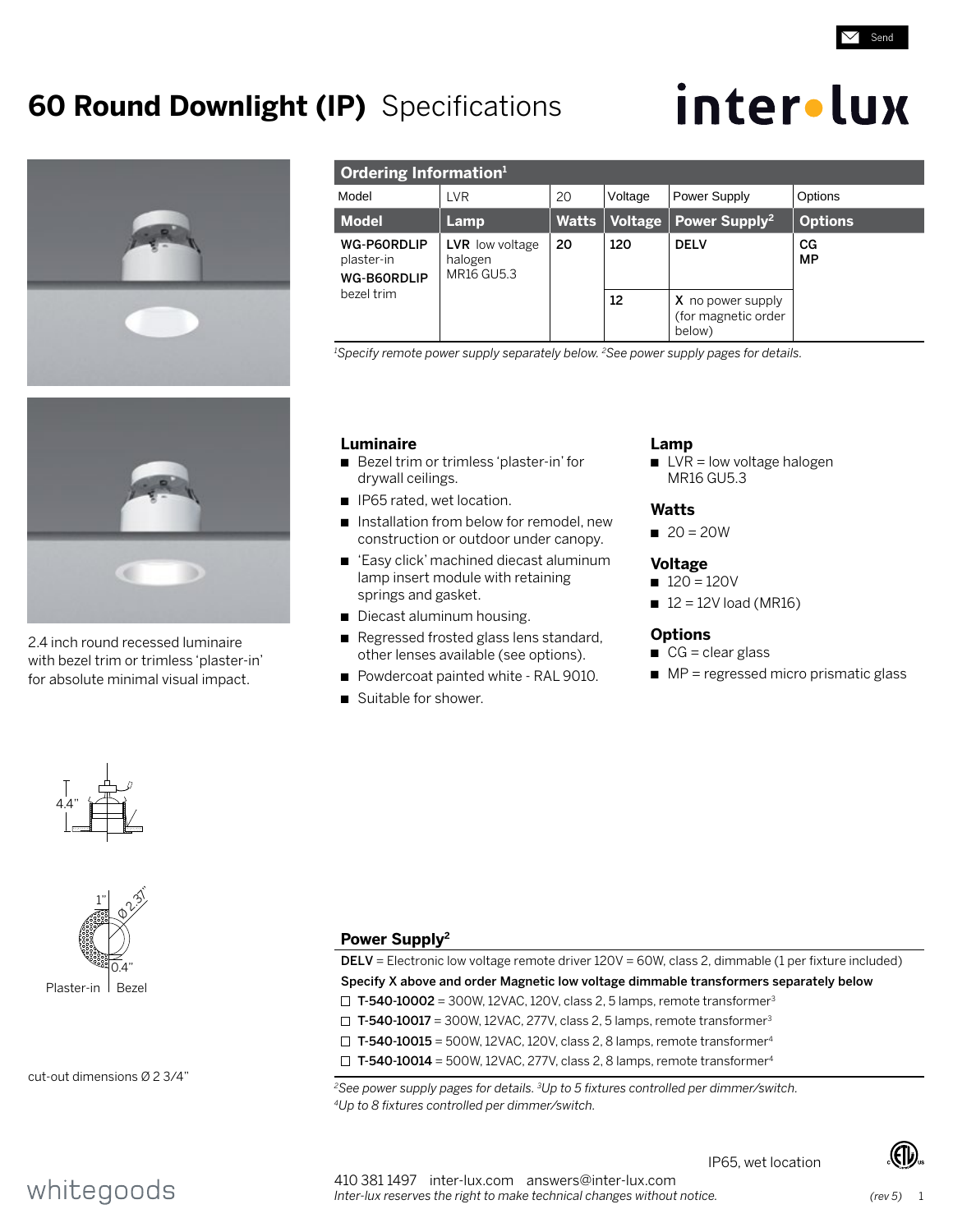## **60 Round Downlight (IP)** Dimensions

# inter•lux



Lamp module insert

cut-out dimensions Ø 2 3/4" *1 Connectors included. Class II low voltage wire supplied by others. See power supply page for details.*



## whitegoods

410 381 1497 inter-lux.com answers@inter-lux.com *Inter-lux reserves the right to make technical changes without notice.* 2